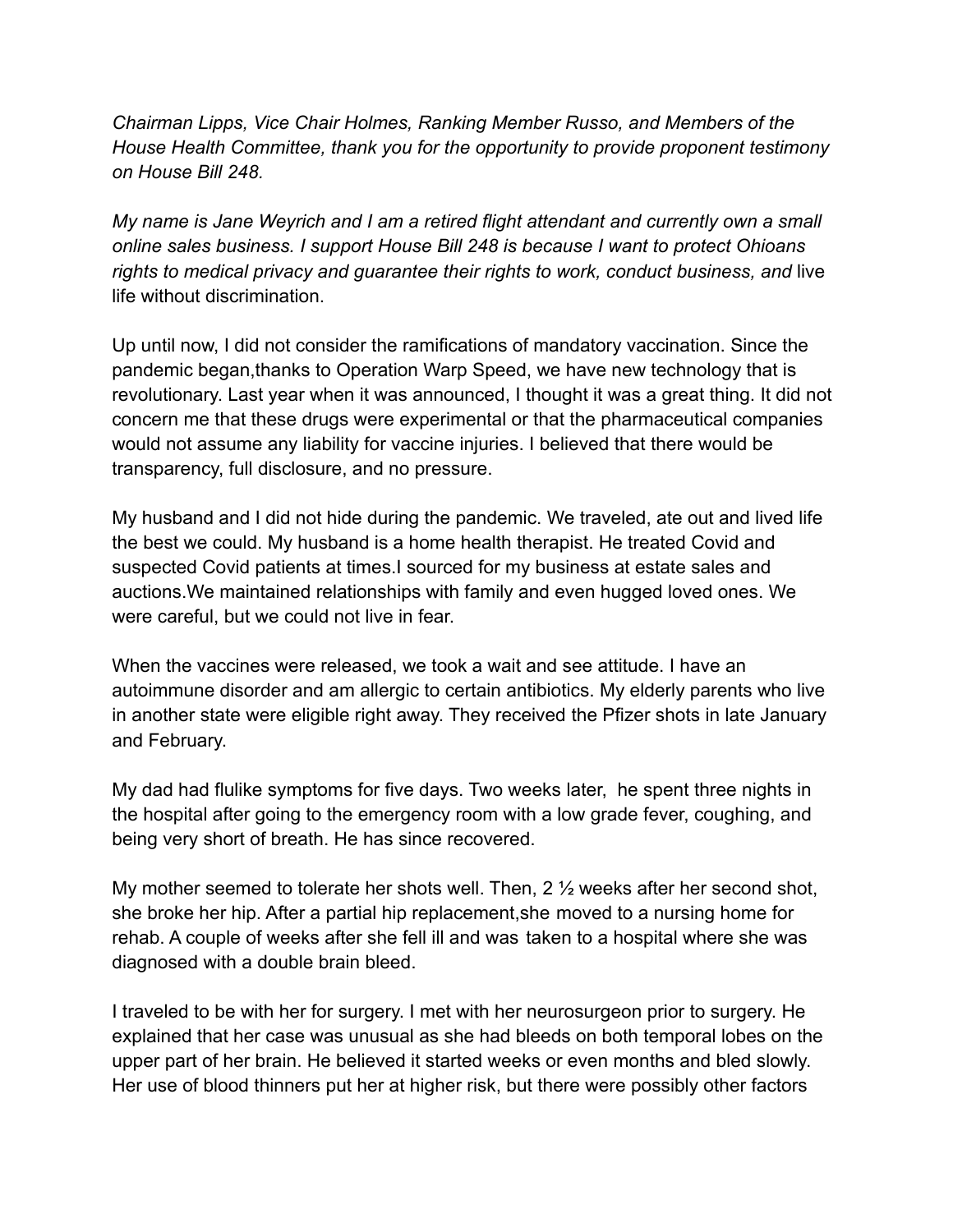that would remain unknown. I asked him if the bleeds were the result of her fall. He said no; the types of bleeds that she had were inconsistent with a fall.

I do not claim that the shots exclusively caused her bleeds. It cannot be medically ruled out that they were a contributing factor. Based upon my personal experience and research I have safety concerns about these vaccines and their possible side effects and impact on the health of my elderly parents.

These vaccines do not completely prevent transmission. They are supposed to protect the recipient from serious disease. A disease that is 99.5% survivable. When we take this vaccine, we are only protecting ourselves and not others.In the push to vaccinate every single person, we still do not know what the long term side effects will be. Based upon my research, the spike protein in the vaccine increases risks of neurological disorders including Parkinson's, Alzheimer's, encephalitis, Mad Cow disease, autoimmune disorders, and clotting and bleeding disorders. For additional information I refer you to the website "The Fleming Method" created by Dr. Richard Fleming, a nuclear cardiologist who was the first to link inflammation to heart disease in 1994.

Dr. Luc Montagnier who discovered the HIV virus and Dr. Gert Van de Bossche, a vaccine expert who has worked for Novartis and the Bill and Melinda Gates Foundation, are concerned that the vaccines are "leaky". They believe that this could result in vaccine resistant strains that will result in more sickness and death. They are against a mass vaccination strategy.

We do not hear these voices because they are being suppressed. Mainstream media will not report. Big tech bans. Doctors and scientists that agree stay quiet. Many work for or are affiliated with large corporations and they know there will be consequences if they speak out.

There should be no mandatory vaccines or vaccine passports. It should be a private decision.Each person has a unique set of beliefs, health issues, and life experiences.

If one becomes ill after the first shot or simply changes their mind, they should not feel obligated to take the second. After the second shot, they should be able to opt out of the upcoming booster, the annual shots and whatever else is added to the passport "for our own good" and "for public health".

As I am against mandatory vaccines, I am also against any verification system including a digital ID known as the vaccine passport. Once fully implemented, it would operate similarly to China's social credit system. In the beginning it will only be implemented at